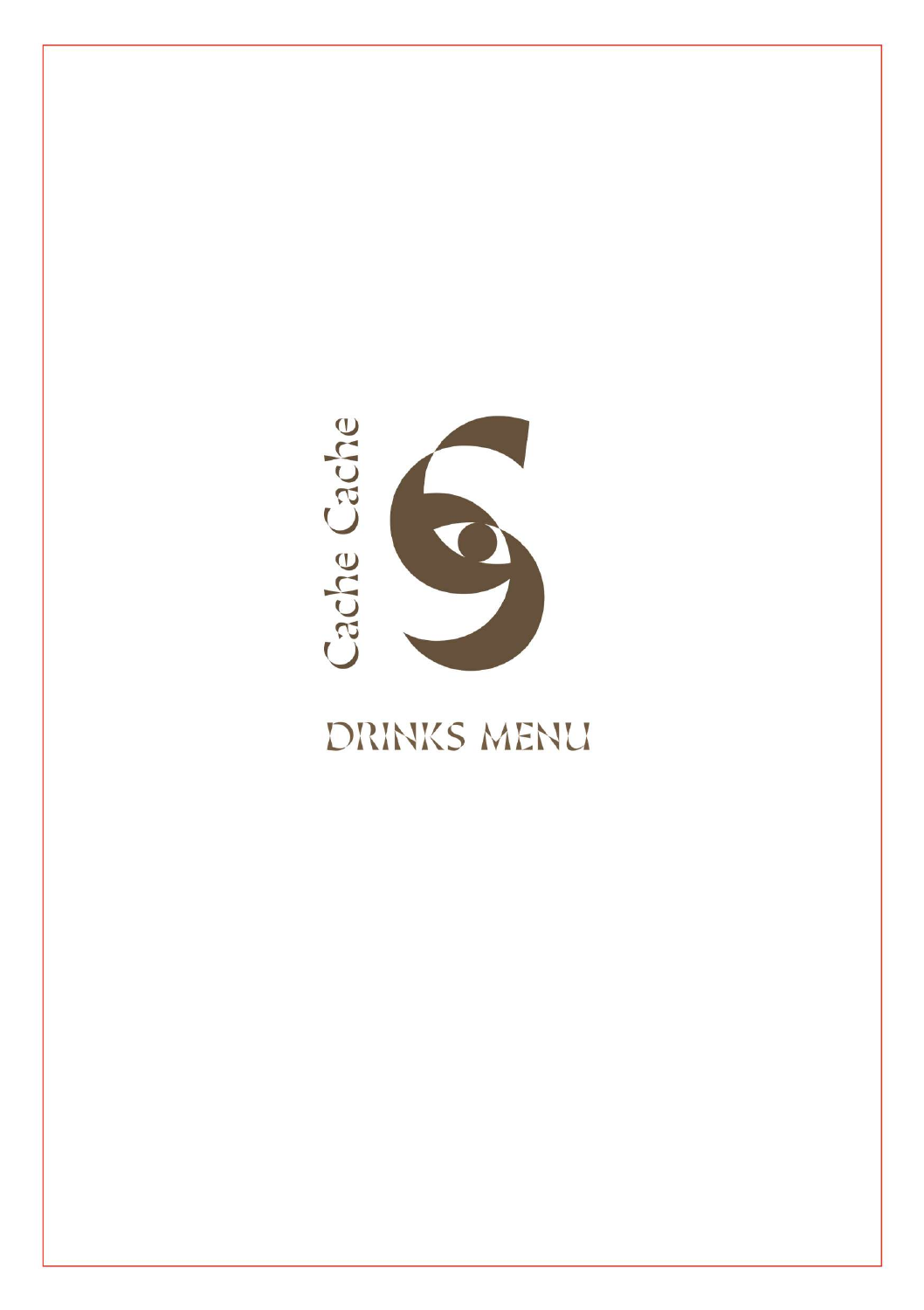# **SPIRITS**

| Whiskey                                 | dbl | bottle |
|-----------------------------------------|-----|--------|
| Hibiki 17yo (2019 Release)              | 95  | 1,250  |
| Hibiki 21yo (2019 Release)              |     | 1,900  |
| Highland Park 18yo                      | 45  | 520    |
| Laphroaig Lore                          | 28  | 330    |
| Laphroaig 10yo                          | 16  | 180    |
| Macallan 12yo Double Cask               | 20  | 220    |
| Macallan 18yo Triple Cask               | 65  | 800    |
| Macallan 25yo Sherry Oak (2019 Release) |     | 4,500  |
| Maker's Mark                            | 14  | 160    |
| <b>Suntory Toki</b>                     | 14  | 160    |

# Tequila+mezcal

| Clase Azul Reposado           | 40 | 550                      |
|-------------------------------|----|--------------------------|
| Don Julio Añejo               | 21 | 290                      |
| Don Julio Reposado            | 19 | 250                      |
| Don Julio 1942                | 42 | 580                      |
| Don Julio 1942 Magnum 1,750ml | -  | 1750                     |
| Ilegal Añejo Mezcal           | 25 | $\overline{\phantom{a}}$ |
| Tapatio Blanco                | 15 |                          |

dbl bottle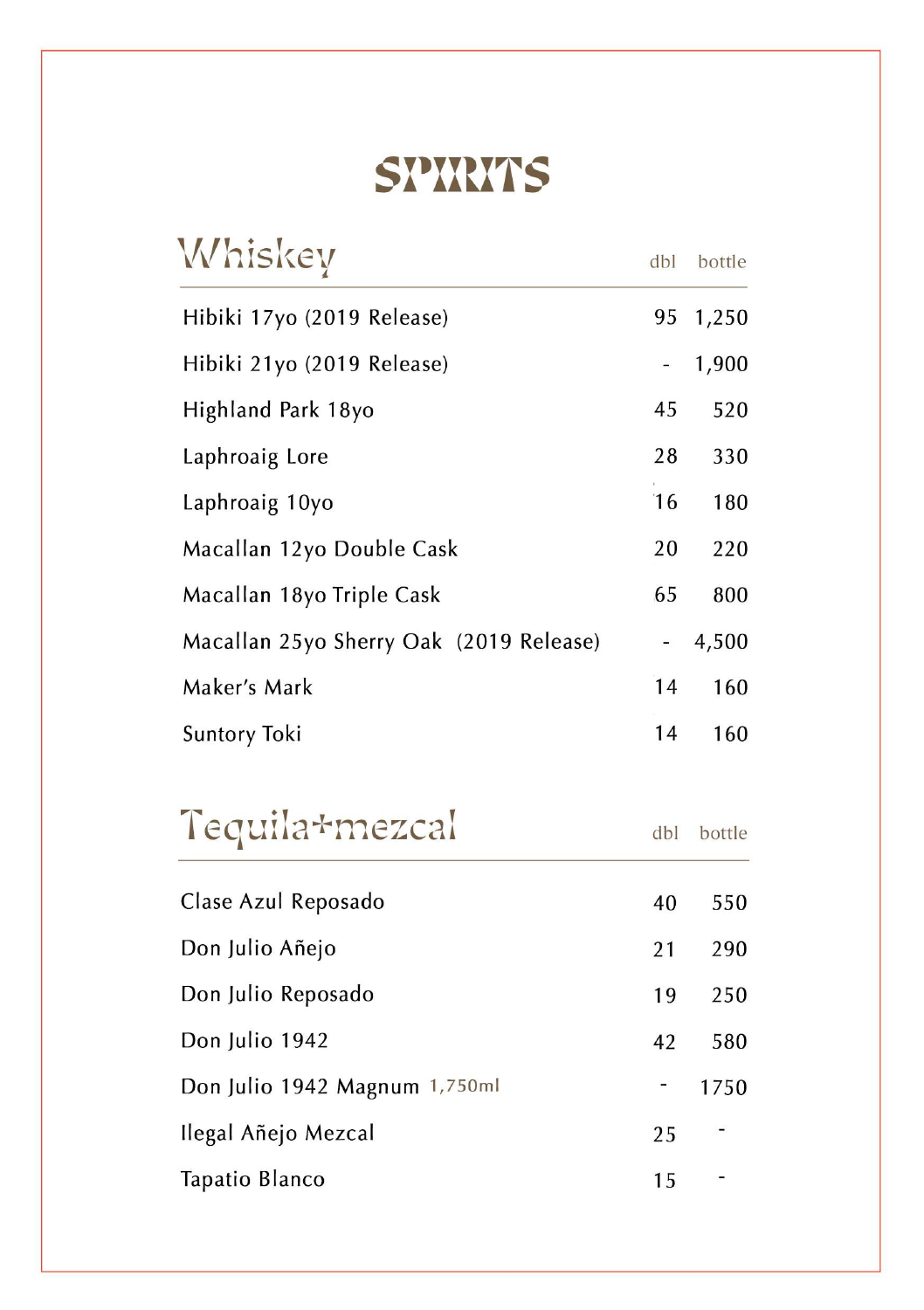| Vodka                       | dbl     | bottle |
|-----------------------------|---------|--------|
| Beluga Vodka                | 18      | 230    |
| <b>Belvedere</b>            |         | 17 220 |
| Belvedere Magnum            | 1,750ml | 600    |
| <b>Grey Goose</b>           | 20      | 250    |
| <b>Grey Goose</b><br>Magnum | 1,750ml | 800    |
| Haku Vodka                  | 18      | 220    |

| Rum                                     |    | dbl bottle |
|-----------------------------------------|----|------------|
| Diplomatico Reserva<br><b>Exclusiva</b> | 19 | 220        |
| Koko Kanu                               | 15 |            |
| Plantation Blanco 3yo                   | 15 |            |
| Zacapa 23                               | 74 | 300        |

| Gin               |         | dbl bottle |
|-------------------|---------|------------|
| Hendrick's        |         | 18 220     |
| Hendrick's Magnum | 1,750ml | 600        |
| Monkey 47         |         | 23 270     |
| Roku Gin          |         | 18 220     |
| Tanqueray No.10   | 17      | 210        |

| Lognac      | dbl bottle |
|-------------|------------|
| Hennessy VS | 18 240     |
| Hennessy XO | 700        |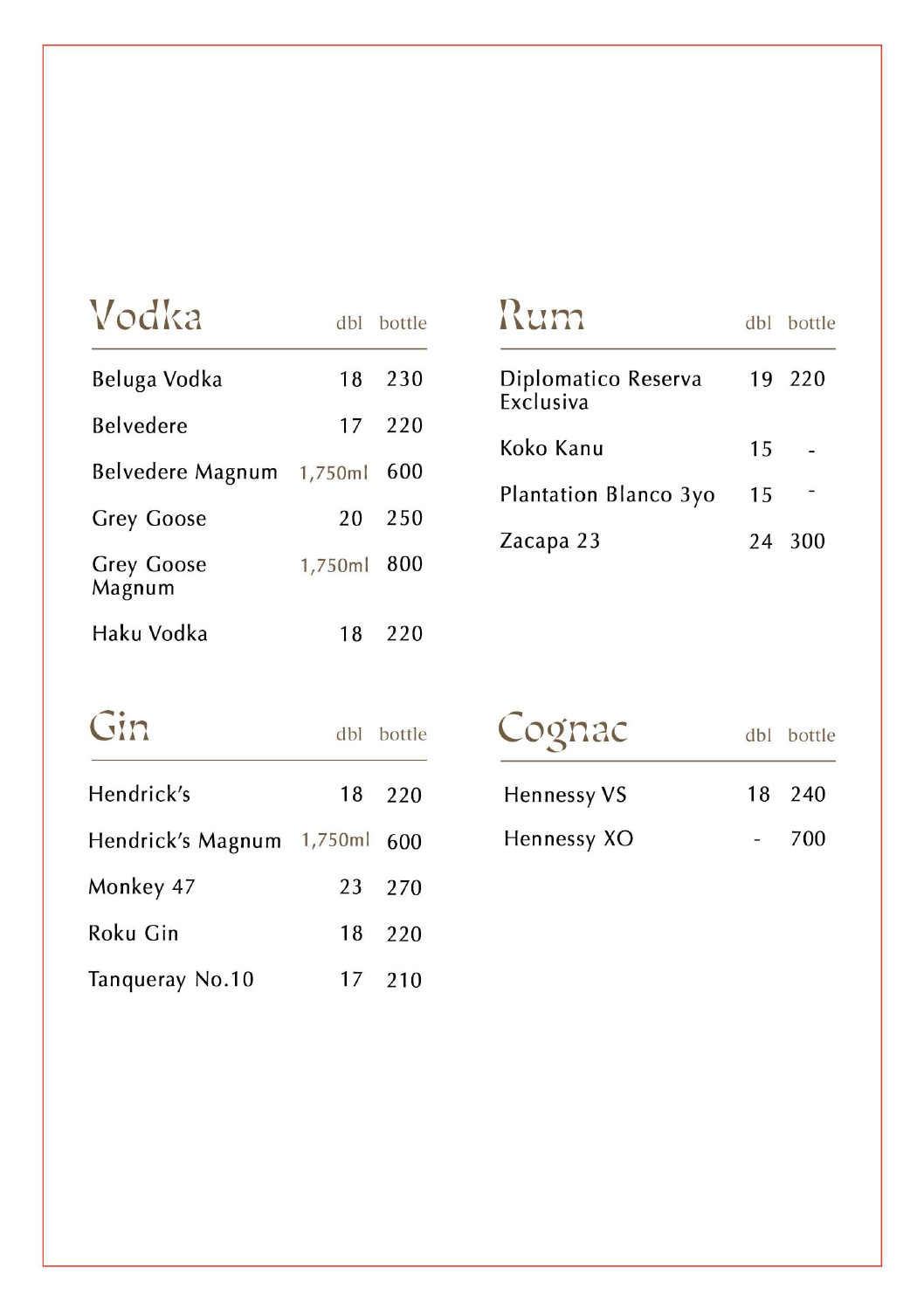# **WINE \* CHAMPAGNE**

| Champagne                                                   |              | 125ml bottle |
|-------------------------------------------------------------|--------------|--------------|
| Dom Perignon<br>France 2010                                 |              | 500          |
| Dom Perignon Rosé NV<br>France                              |              | 900          |
| Krug Grande Cuveé Brut NV<br>France                         |              | 480          |
| Louis Roederer Brut 'Cristal'<br>France 2012                |              | 750          |
| Pierre Jouët 'Belle Epoqué' Brut<br>$France \cdot 2012$     |              | 450          |
| Ruinart, Rosé NV<br>France                                  |              | 240          |
| Bollinger, "Special Cuvée" NV<br>France                     | 24           | 130          |
| Prosecco                                                    | 125ml        | bottle       |
| Extra Dry Biologico, Valdobbiadene Superior<br>Italy · 2019 | 19           | 75           |
| Rose                                                        | 125ml bottle |              |
| Rock Angel Rosé, Château d'Esclans<br>France 2020           | 15           | 75           |
| Clos du Temple Rosé, Gerard Bertrand<br>France $\cdot$ 2018 |              | 400          |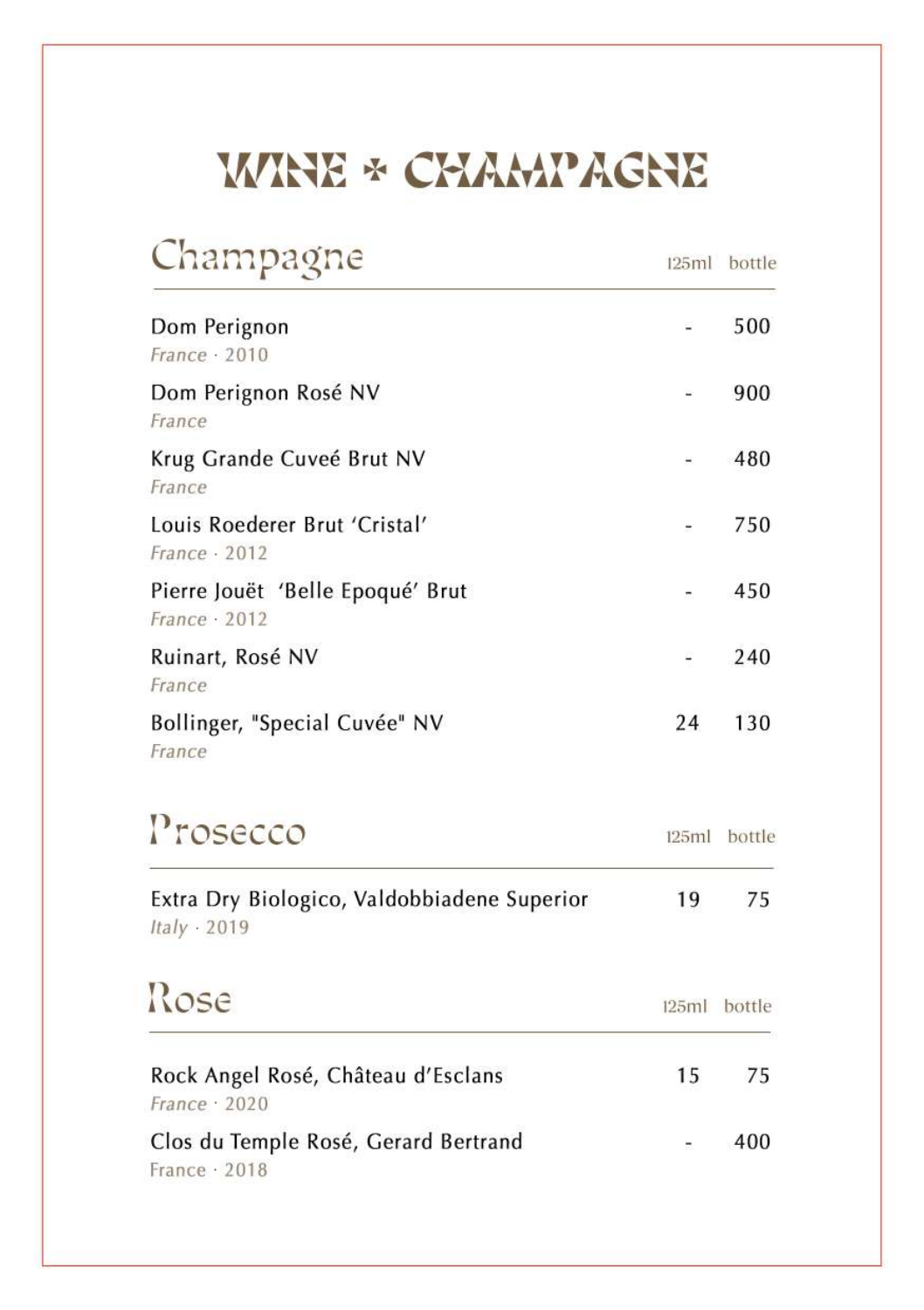| White                                                                                      | 125ml                    | bottle |
|--------------------------------------------------------------------------------------------|--------------------------|--------|
| Chablis 1er Cru, Domaine Moutard Diligent<br>France 2017                                   | 20                       | 100    |
| Gavi Di Gavi Rovereto, Michele Chiarlo<br>Italy $\cdot$ 2020                               | 14                       | 65     |
| Puligny-Montrachet 1er Cru Les Folatiéres,<br>Domaine Renné Monnier<br>$France \cdot 2017$ | ٠                        | 300    |
| Sauvignon Blanc 'Wairau' Reserve, Saint Clair<br>New Zealand . 2020                        | 15                       | 75     |
| Red                                                                                        | 125ml                    | bottle |
| Barolo Riserva, Costa di Bussia<br>Italy $\cdot$ 2013                                      | 20                       | 100    |
| Château Mouton Rothschild, 1er Cru Classé<br>France - 2010                                 | -                        | 2,100  |
| Château Grand Puy Lacoste, 5ème Cru Classé<br>$France \cdot 2010$                          |                          | 270    |
| Far Niente, Cabernet Sauvignon<br>$USA \cdot 2017$                                         | $\overline{\phantom{a}}$ | 450    |
| Gevrey-Chambertin, Creux Brouillard,<br>Domaine Pierre Naigeon<br>France 2015              | Ξ                        | 155    |
| Grand Malbec, Piattelli Cafayate Valley<br>Argentina - 2019                                | 15                       | 75     |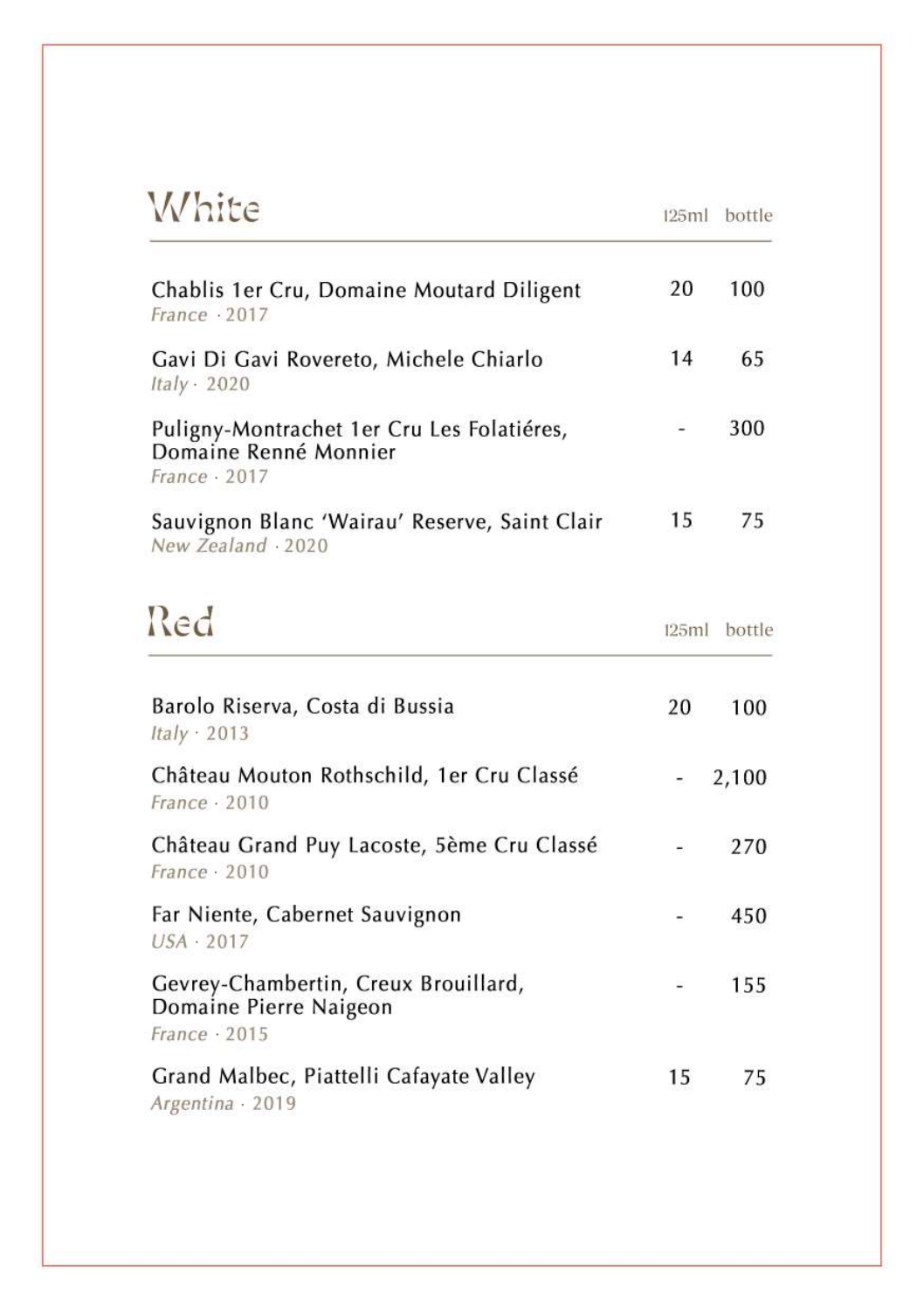# COCKTANS

18

17

## Mary Pickford

Pineapple rum, pineapple juice, strawberry & vanilla syrup

### Sidecar

Hennessy VS infused with ginger caramel, Pierre Ferrand Dry Curaçao, lemon juice, agave syrup

## Perfect Lady

18

Copperhead Gin, Pierre Ferrand Dry Curaçao, lime juice, peach & lychee foam

### **Bees Knees**

Monkey 47 Gin, lavender infused honey, grapefruit juice

### The Real McCoy

Whiskey, Campari, Rooibos tea infused Antica formula

22

19

## Benjamin Bugsy

Skinos Mastiha, Marioram, bitters, cucumber tonic

Maker's Mark, Laphroaig 10yo, lemon juice, bitters

**Kentucky Smoke** 

### Coca Leaf Negroni 20

Roku gin, Campari, Cocchi vermouth, Coca Leaf liqueur

# **Princess Cache**

Roku Gin infused with butterfly tea, Velvet Falernum liqueur, pineapple juice, lemon juice, gum

Eagle Rare 10yo Bourbon infused with black truffle, maple syrup, barrel aged bitters

Al Capone

## 19

20

16

26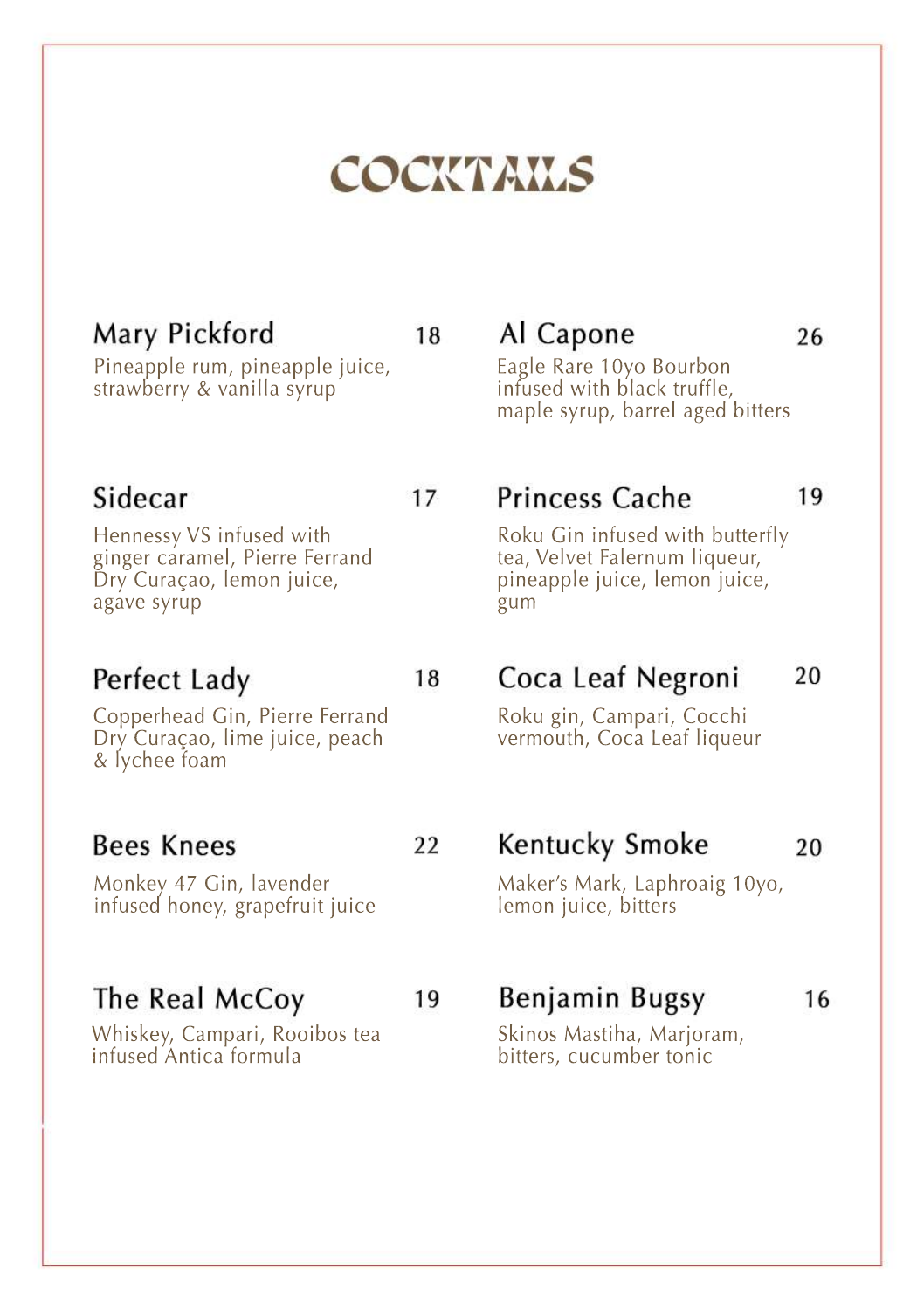### Haku Russian

20

Haku Vodka, Ancho Reves chilli liqueur, Mr. Black cold brew, agave syrup, vanilla cream

### Machine Gun Kelly 18

Maker's Mark, Italian Rosolio, hazelnut liquer, bitters

### Public Enemy No.1 20

Maker's Mark infused with Springtime tea, tea syrup, bitters

### Spicy Margarita 22

Tapatio Blanco, Ancho Reves chilli liqueur, Pierre Ferrand Dry Curaçao, fresh lime juice

**Bonnie Parker** 

### 18

Belvedere infused with salted caramel, lavender syrup, Chamberyzette strawberry, cranberry juice, fresh lime

### The Roaring Twenties 22

Môet et Chandon, Copperhead Gin, grenadine & maple syrup, lemon juice

### The Great Gatsby 22

Môet et Chandon, Velvet Falernum, vanilla syrup, pineapple juice

Please inform a member of the team if you any food allergies or special dietary requirements before placing an order. All prices are listed in British pound (E) and include 20% V -A discretionary charge of 15% will be added to your bill.

125ml. Wine by the glass. 25ml or 35ml spirits are also available. Please ask a member of staff.